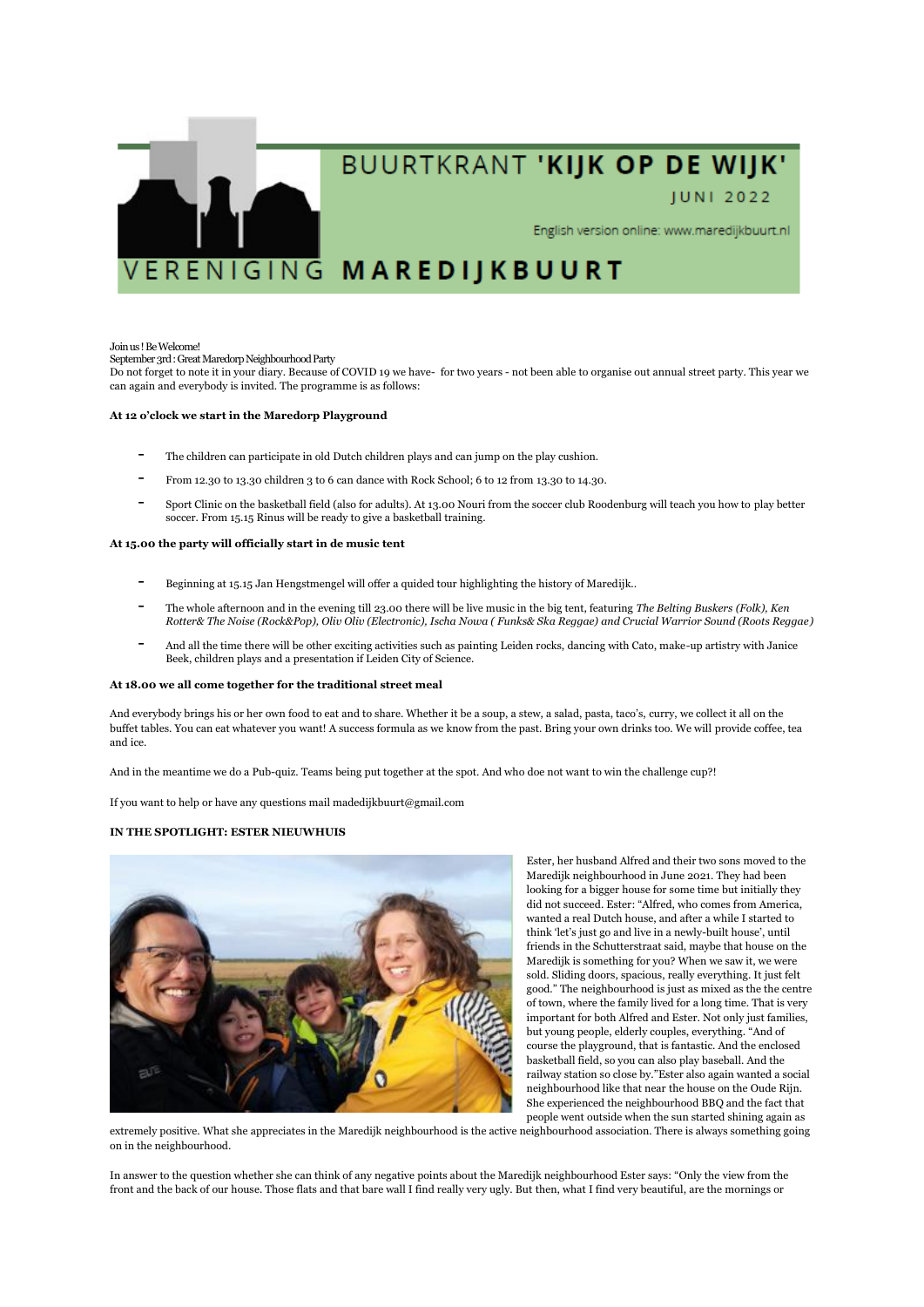evenings, then I hear the rustling of the trees, even those on the Willem de Zwijgerlaan. I find that wonderful, or early in the morning when I take the path through the park to the station. Birds, nice and green." For her the neighbourhood clearly has a great deal more positive than negative points. Ester greatly enjoys the greenery in the neighbourhood, which can spread and take root in a lot more places as far as she is concerned, and Alfred the basketball field, where he can often be found in the morning and evening.

Alfred is househusband and looks after their two sons of almost four and six years. Ester works four days at the Inspectorate of Education in the field of leadership development, diversity and inclusion. She is very happy that thanks to her larger house, she can now work three days at home and one fixed day in the office at Utrecht. "In our previous house I didn't have room to work at home, now I close the door upstairs behind me and I'm in my own world. At five o'clock I'm back in the family. It works perfectly." The children derive great pleasure from the playground, Technika 10 and all the other things which are organised, such as St Nicholas and the Buitenspeeldag, a day for children to play outside. They also very much enjoy playing with other children in the neighbourhood and the playground. They also frequently go to the Speel-o-Theek, Toy Library. Ester: "I only borrow big things, because if you lose a lego piece, you pay a two-and-a half euro fine. And the bigger the house, the more you lose, even though you do get your money back if you still return what you'd lost later on."

In conclusion, Ester says that the big difference with living *in* town is that now, she can go *into* town. Not in the middle of the Peurbakkentocht, the annual parade of decked-out vessels, not the noise of the street organ or the busker who only knows three songs and sings them over and over again, but peace and quiet and still enough buzz

# **SUMMER PARTY IN THE PLAYGROUND WITH NEW HUT BUILDING SET**

Building huts, arts and crafts, a bouncy castle, and many more fun games and activities. On Saturday 2 July there will be a Summer party in the playground. The playground recently bought a new hut building set. In addition to the usual attractions, the hut building set, which is meant for special events, can then be used for the first time. It is a set of wooden poles and panels which you assemble with nuts and bolts. So without having to saw and hammer, children can safely build nice huts and platforms. Come and see for yourself and try it out on Saturday 2 July! The playground will be open from twelve o'clock onward for members and non-members, neighbours and friends. As always there will be popcorn, ice cream and lemonade.



At the end of the day there will be a pancake party. Register to join in making or eating pancakes a[t etenopdemaredijk@gmail.com](mailto:etenopdemaredijk@gmail.com)

# **ON SEPTEMBER 3RD YOU WILL BE ABLE TO ENJOY THESE BANDS AND OTHER PARTICIPANTS**







DJ Crucial Warrior Sound laat ons ieten van Roots Reggae



- 1.Rinus has 24 years of experience and will host a basketball clinic
- 2. Ken Rotter & The Noise. A cover band with a varied repertoire, from AC/DC & ZZ Top to pop music with a touch of rock
- 3. Noun will teach you a lot of soccer tricks you didn't know yet
- 4. Janice Beek has 25 years of experience and will do make-up & schmink
- 5. Funky grooves & soulful vibes is Ischa Nowa's style
- 6. Buskin' Belters is a two man band sounding like a full orchestra. They'll be reviving the Sixties with songs of Buddy Holly, the Beatles, Bob Dylan and the Byrds
- 
- 7. DJ Crucial Warrior Sound will play Roots Reggae
- 8. Special electronic sounds from the modular synthesizer of Oliv Oliv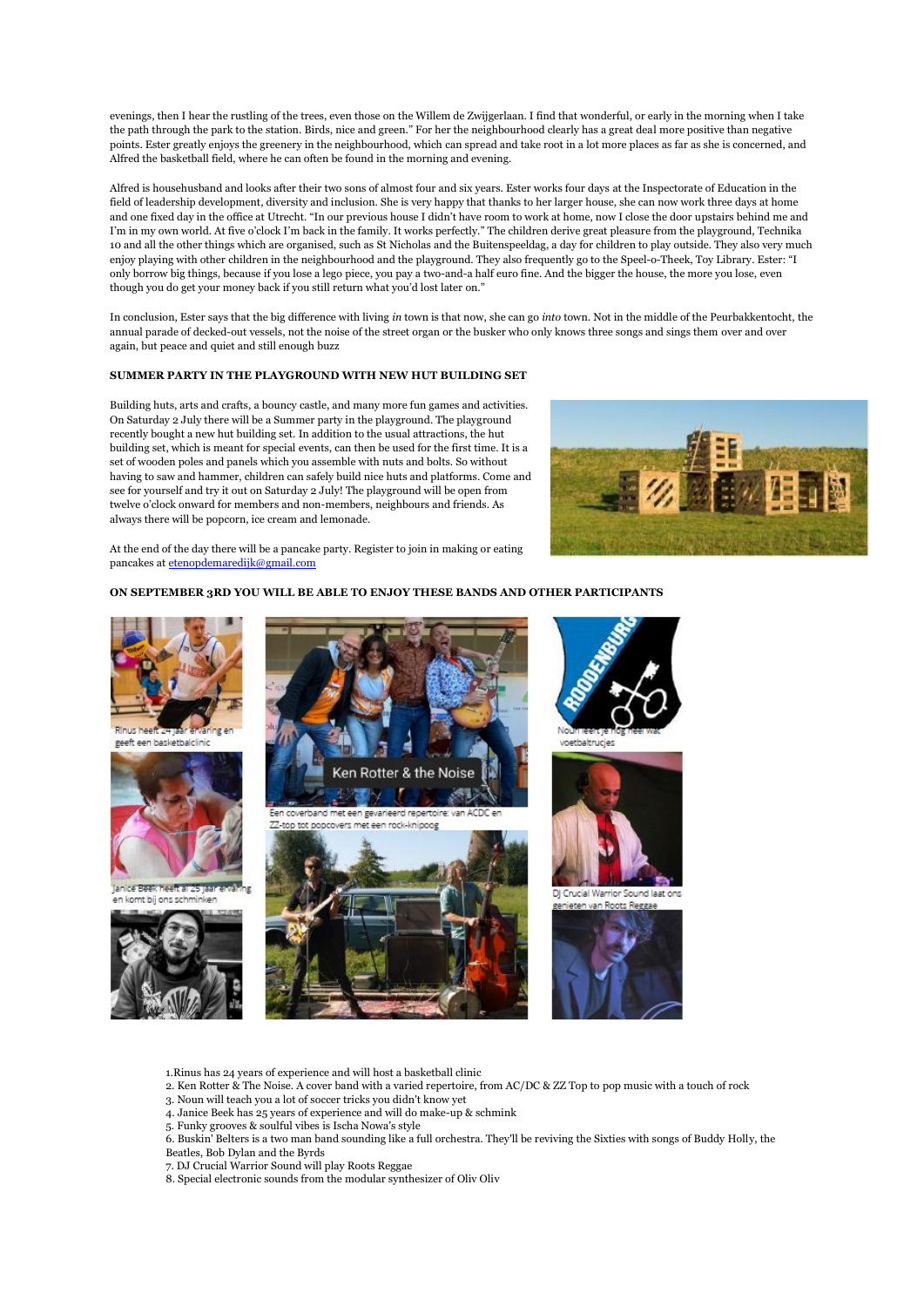## **NEIGHBORHOOD VISION 2022-2026**

Following the General Assembly of May 13 some 25 residents discussed the question: "How can we make our neighborhood even nicer?" The subjects (greening, liveability and sustainability of the neighborhood) were written on sheets of paper that were stuck to the wall, to stimulate discussions in small groups. Suggestions and ideas were collected, participants in future projects were

selected. The lively and interactive discussion re-connected the local residents and led to fruitful results.



Those results will be processed, and published on our website. Then, after the summer holidays, we will create themed groups to turn the results into actions. In the meantime the consultation of the residents of the Maredijkbuurt will continue, to get support for the final vision

# **SHORT NEWS**

1. Spotted in our bookcase

Belgian comic characters Suske & Wiske experienced many adventures, even an adventure in Leiden! Unfortunately we don't have that particular album, but we have many others in the bookcase of the Maredijkhuis.



### 2. Longest day evening walk



The walking club of the Maredijkbuurt is active every Monday from 14:00 hours. However, when the longest day of the year approaches we usually move from the afternoon to the evening. That way people who have a day job can participate as well. On Monday June 20th we leave at 19:30 from near the entrance of the playground. We will walk for around 2 hours. And of course we will select one of our most beautiful walks!

 $+++++$ 

# **MAREDIJKHUIS: WEEKLY ACTIVITIES**

# **Monday**

11:00 Sing-In (Joke Spannenburg, 071-5222509) 14:00 Neighborhood walk, departure from the playground entrance

### **Tuesday**

10:30 Coffee time (walk-in) / Books in our neighborhood / Needlework / Get more out of your iPad (Christa de Boer, 06-52649828)

#### **Wednesday**

10:00 Toy library Klapstuk (06-24211018, www.sot-klapstuk.nl) / Books in our neighborhood

### **Thursday**

10:30 Be fit with Kit - move your body! (Sigrid Jansen, 06-11524565)

# **Saturday**

10:00 Toy library Klapstuk 10:00 Books in our neighborhood 11:00 Cleaning up our neighborhood (Yolanda Hakemulder, yolandahakemulder@hotmail.com)

 $+++++$ 

# **ADDITIONAL ACTIVITIES**

## June 29

20:00 General assembly Speeltuinvereniging (Playground Association) at the Maredijkhuis

#### July 2

10:00 Summer party & pancake paradise (at the playground, www.svmaredijk.nl, etenopdemaredijk@gmail.com)

September 3

Mare Day and street meal (www.svmaredijk.nl, maredijkbuurt@gmail.com)

+++++